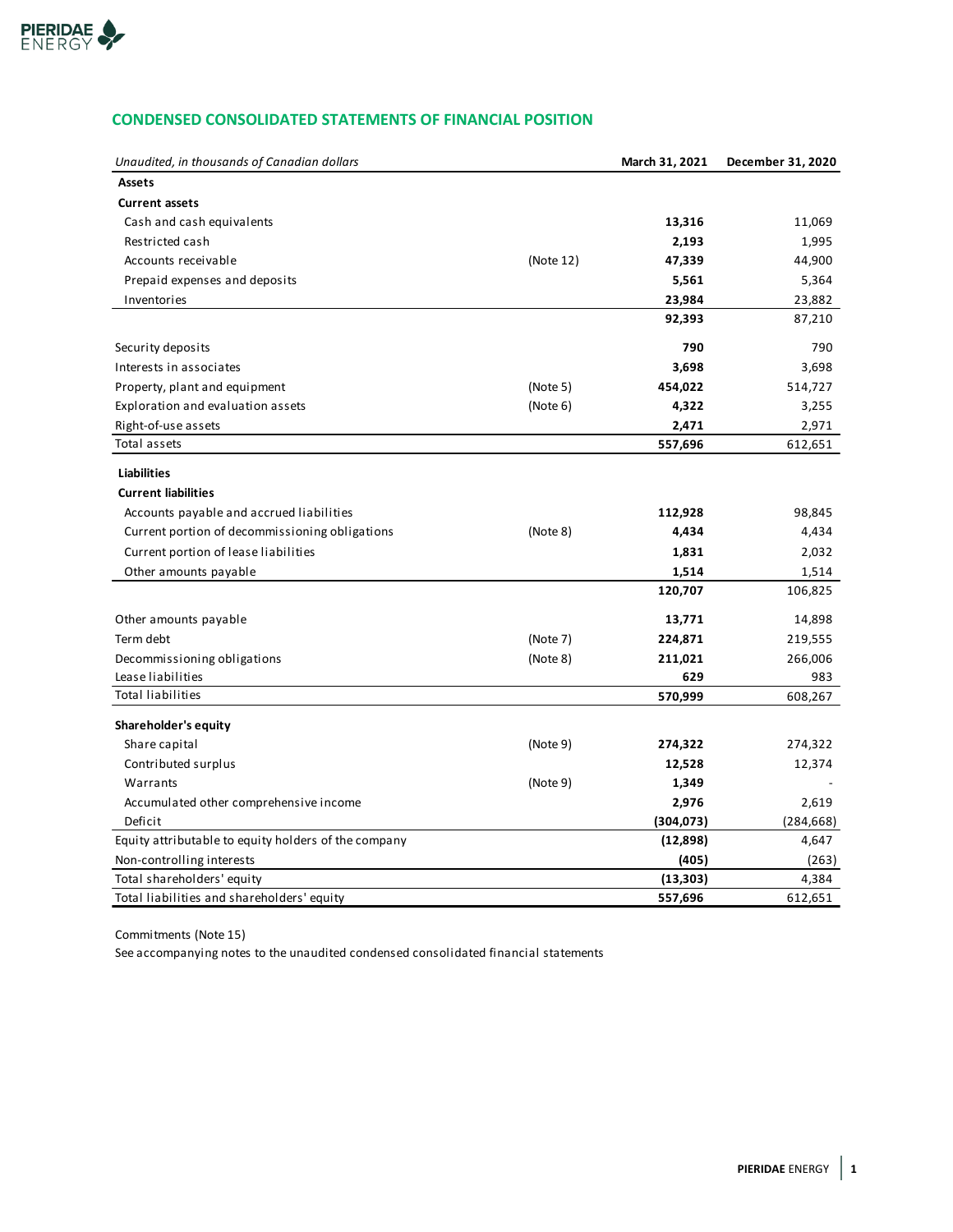

# **CONDENSED CONSOLIDATED STATEMENTS OF LOSS AND COMPREHENSIVE LOSS**

|                                                                       |           | Three months ended March 31, |           |
|-----------------------------------------------------------------------|-----------|------------------------------|-----------|
| Unaudited, in thousands of Canadian dollars, except per share amounts |           | 2021                         | 2020      |
|                                                                       |           |                              |           |
| Revenue                                                               |           |                              |           |
| Petroleum and natural gas                                             | (Note 10) | 81,865                       | 64,751    |
| Royalties                                                             |           | (3,822)                      | (2,630)   |
|                                                                       |           | 78,043                       | 62,121    |
| Other income                                                          |           | 1,035                        | 649       |
| Third party processing                                                |           | 4,669                        | 6,802     |
|                                                                       |           | 83,747                       | 69,572    |
| Realized gain (loss) on risk management contracts                     |           |                              | 4,485     |
| Unrealized gain (loss) on risk management contracts                   |           |                              | (83)      |
|                                                                       |           | 83,747                       | 73,974    |
| <b>Expenses</b>                                                       |           |                              |           |
| Operating                                                             |           | 58,220                       | 50,982    |
| Transportation                                                        |           | 4,651                        | 3,836     |
| General and administrative                                            |           | 5,936                        | 5,011     |
| Development                                                           |           | 8,604                        | 4,749     |
| Finance                                                               | (Note 11) | 13,508                       | 11,546    |
| Depletion and depreciation                                            | (Note 5)  | 12,313                       | 9,334     |
| Share-based compensation                                              |           | 154                          | 175       |
| Foreign exchange gain (loss)                                          |           | (92)                         | (178)     |
| Share of net loss of associates                                       |           |                              | 3         |
|                                                                       |           | 103,294                      | 85,458    |
|                                                                       |           |                              |           |
| Net loss before taxes                                                 |           | (19, 547)                    | (11, 484) |
| Deferred income tax recovery                                          |           |                              |           |
| <b>Net loss</b>                                                       |           | (19, 547)                    | (11, 484) |
| Other comprehensive income, net of income tax                         |           |                              |           |
| Foreign currency translation gain (loss)                              |           | 357                          | (734)     |
| Total comprehensive loss                                              |           | (19, 190)                    | (12, 218) |
| Net loss attributable to                                              |           |                              |           |
| Equity holders of the Company                                         |           | (19, 405)                    | (11, 484) |
| Non-controlling interests                                             |           | (142)                        |           |
| Net loss per share attributable to equity holders of the Company      |           |                              |           |
| Basic                                                                 |           | (0.12)                       | (0.07)    |
| Diluted                                                               |           | (0.12)                       | (0.07)    |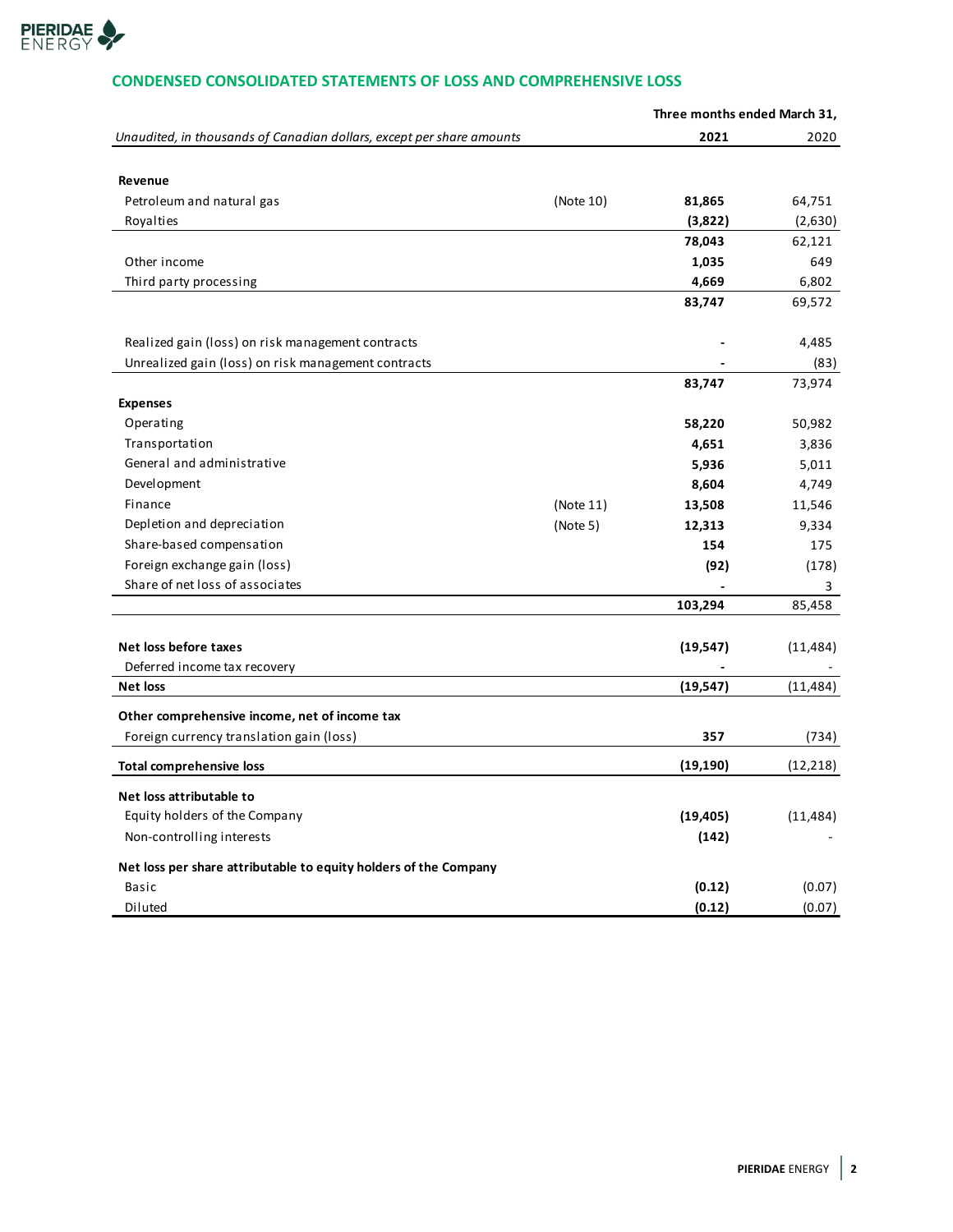

# **CONDENSED CONSOLIDATED STATEMENTS OF CHANGES IN EQUITY**

| In thousands of Canadian dollars                       | <b>Share Capital</b> | Contributed | Surplus Warrants         | <b>Deficit</b> | <b>Accumulated Other</b><br>Comprehensive<br>Income (Loss) | <b>Total Equity</b><br>Attributable to Controlling<br><b>Equity Holders</b> | Non-   | <b>Interests Total Equity</b> |
|--------------------------------------------------------|----------------------|-------------|--------------------------|----------------|------------------------------------------------------------|-----------------------------------------------------------------------------|--------|-------------------------------|
| As at December 31, 2019                                | 274,799              | 10,458      | 933                      | (184, 076)     | 2,363                                                      | 104.477                                                                     | (162)  | 104,315                       |
| Share-based compensation                               | 64                   | 175         | ٠                        |                |                                                            | 239                                                                         | $\sim$ | 239                           |
| Net loss attributable to equity holders of the Company | ۰                    | ٠           | $\overline{\phantom{a}}$ | (11, 484)      | (734)                                                      | (12, 218)                                                                   | $\sim$ | (12, 218)                     |
| As at March 31, 2020<br>(Note 9)                       | 274,863              | 10,633      | 933                      | (195, 560)     | 1,629                                                      | 92,498                                                                      | (162)  | 92,336                        |
|                                                        |                      |             |                          |                |                                                            |                                                                             |        |                               |
| As at December 31, 2020                                | 274,322              | 12,374      | 0                        | (284, 668)     | 2,619                                                      | 4,647                                                                       | (263)  | 4,384                         |
| Share-based compensation                               |                      | 154         |                          |                | $\overline{\phantom{a}}$                                   | 154                                                                         | ۰      | 154                           |
| Issuance of warrants                                   |                      | ۰           | 1,349                    |                |                                                            | 1,349                                                                       | ۰      | 1,349                         |
| Net loss attributable to equity holders of the Company |                      |             | $\overline{a}$           | (19, 405)      | 357                                                        | (19,048)                                                                    | (142)  | (19, 190)                     |
| As at March 31, 2021<br>(Note 9)                       | 274,322              | 12,528      | 1,349                    | (304, 073)     | 2,976                                                      | (12, 898)                                                                   | (405)  | (13, 303)                     |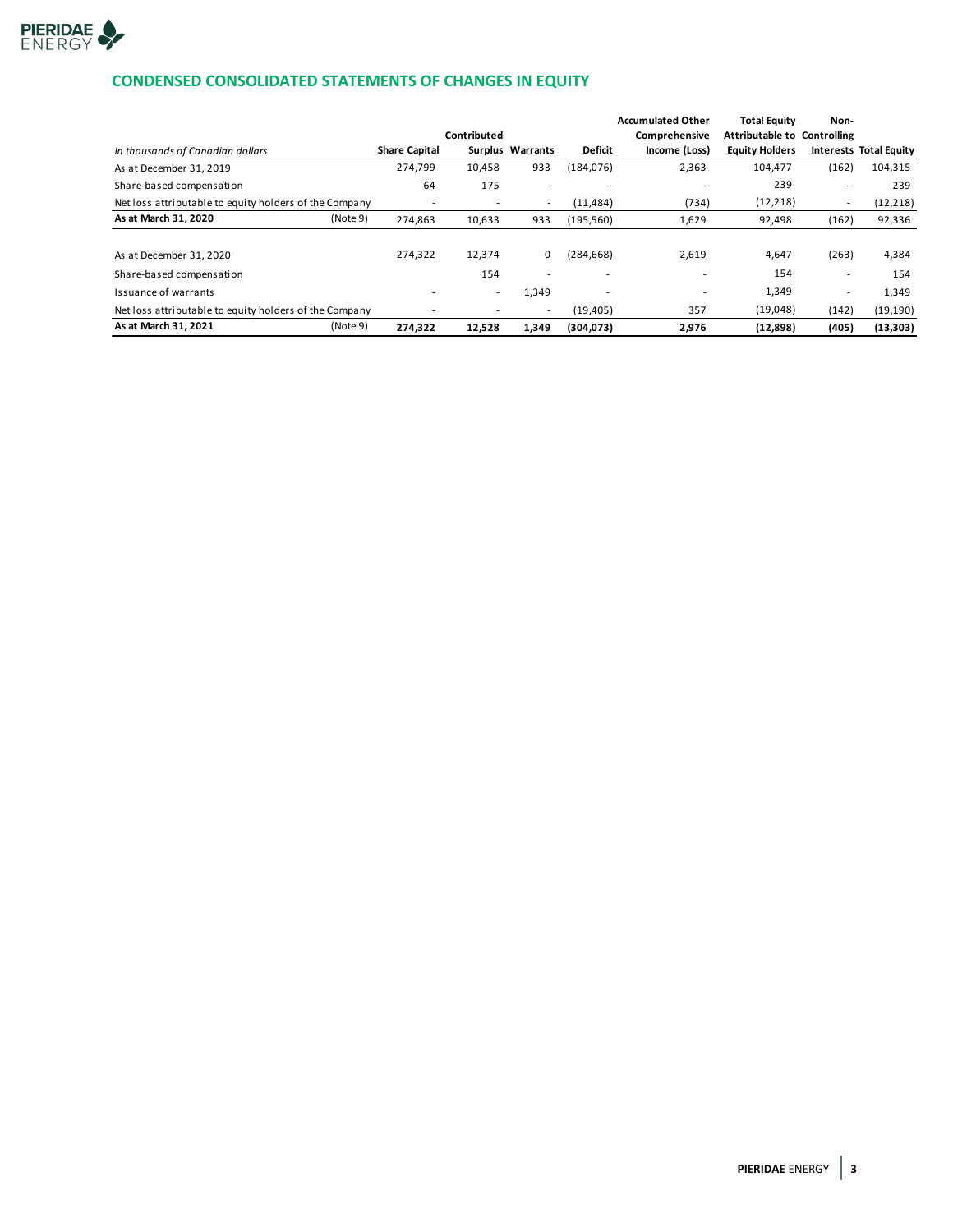

# **CONDENSED CONSOLIDATED STATEMENTS OF CASH FLOWS**

|                                                  |           | Three months ended March 31, |           |
|--------------------------------------------------|-----------|------------------------------|-----------|
| Unaudited, in thousands of Canadian dollars      |           | 2021                         | 2020      |
| <b>Operating activities</b>                      |           |                              |           |
| Net loss                                         |           | (19, 547)                    | (11, 484) |
| Unrealized loss on risk management contracts     |           |                              | (50)      |
| Depletion and depreciation                       | (Note 5)  | 12,313                       | 9,334     |
| Accretion of financing costs                     | (Note 11) | 5,526                        | 3,488     |
| Interest expense                                 |           | 1,539                        |           |
| Accretion                                        |           |                              | 211       |
| Share-based compensation                         |           | 154                          | 175       |
| Unrealized loss (gain) on foreign exchange       |           |                              | (178)     |
| Share of net loss of associates                  |           |                              | 3         |
| Other amounts payable                            |           | (1, 127)                     |           |
| Settlement of decomissioning obligations         | (Note 8)  | (1,386)                      | 875       |
| Changes in non-cash working capital              | (Note 13) | 13,528                       | 4,052     |
| Cash (used in) provided by operating activities  |           | 11,000                       | 6,426     |
|                                                  |           |                              |           |
| <b>Investing activities</b>                      |           |                              |           |
| Additions to property, plant and equipment       | (Note 5)  | (4, 547)                     | (920)     |
| Additions to exploration and evaluation assets   | (Note 6)  | (1,067)                      | (1,100)   |
| Proceeds from asset disposition                  |           | (54)                         |           |
| Changes in non-cash working capital              | (Note 13) | (2, 183)                     |           |
| Cash (used in) provided by investing activities  |           | (7, 851)                     | (2,020)   |
|                                                  |           |                              |           |
| <b>Financing activities</b>                      |           |                              |           |
| Issuance of share capital, net of costs          |           |                              | 64        |
| Restricted cash                                  |           | (198)                        | 512       |
| Repayment of term debt                           |           | (400)                        |           |
| Payments on lease obligations                    |           | (661)                        | (682)     |
| Cash (used in) provided by financing activities  |           | (1,259)                      | (106)     |
| Increase (decrease) in cash and cash equivalents |           | 1,890                        | 4,300     |
| Cash and cash equivalents, beginning of period   |           | 11,069                       | 9,567     |
| Effect of foreign exchange on cash               |           | 357                          | 177       |
| Cash and cash equivalents, end of period         |           | 13,316                       | 14,044    |
|                                                  |           |                              |           |
| Cash paid:                                       |           |                              |           |
| Interest paid in cash                            |           | 6,157                        | 6,434     |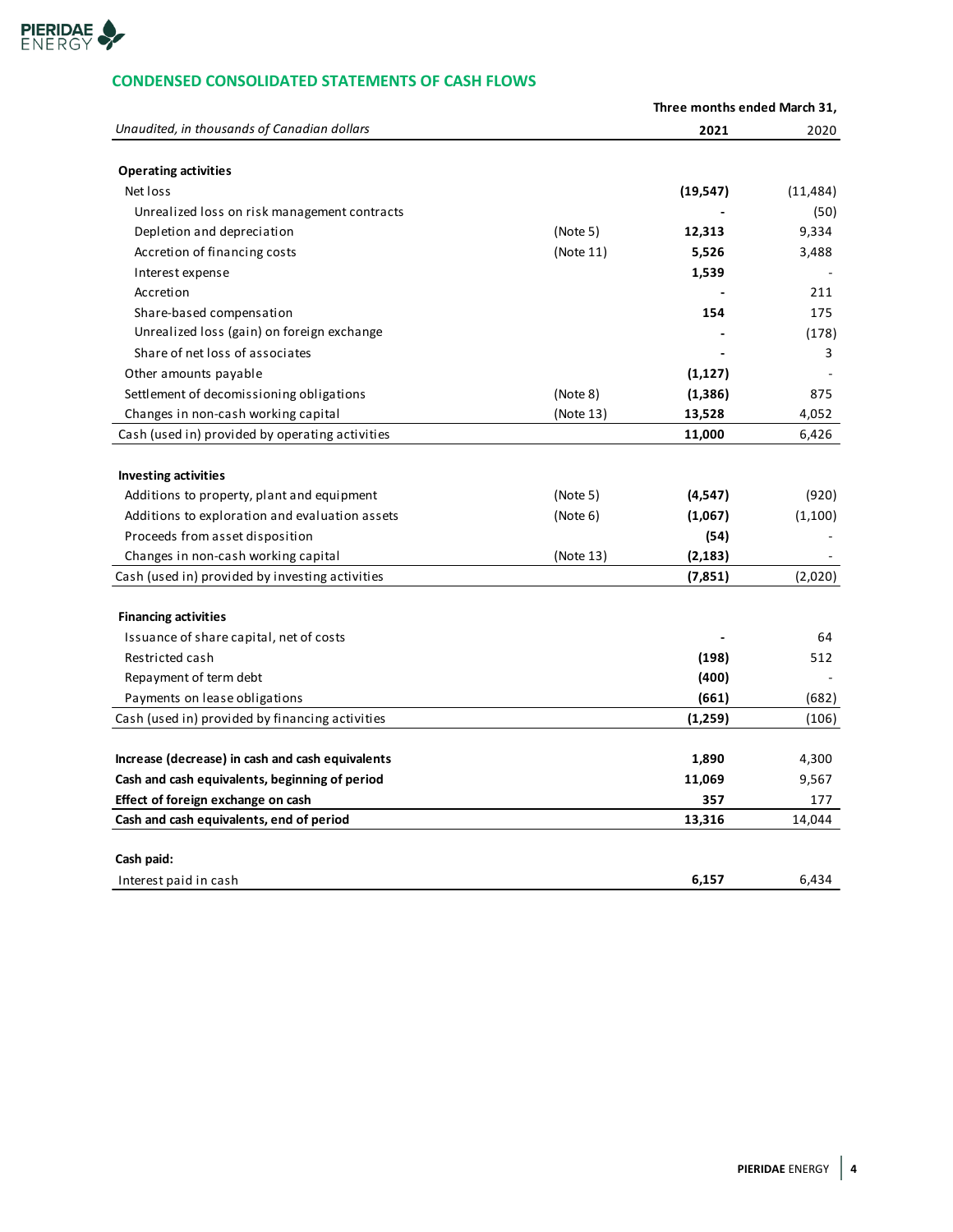

## **NOTES TO THE UNAUDITED CONDENSED CONSOLIDATED FINANCIAL STATEMENTS**

#### **1.Corporate Information**

Pieridae Energy Limited (the "Company" or "Pieridae") is a publicly traded, Canadian based Company in the business of developing, producing and processing natural gas, and the production of natural gas liquids ("NGL's"). It is also engaged in the development of a fully integrated liquefied natural gas ("LNG") project to be built in Goldboro, Nova Scotia. The common shares of Pieridae trade on the Toronto Stock Exchange ("TSX") under the symbol PEA. The Company was incorporated on May 29, 2012 under the laws of Canada. It is headquartered at 3100, 308 - 4th Avenue SW, Calgary, Alberta, T2P 0H7.

Many of the Company's oil and natural gas activities involve jointly owned assets. The consolidated financial statements reflect only the Company's proportionate interest in such activities and are comprised of the Company and its subsidiaries.

These interim financial statements were approved by the Board of Directors of Pieridae on May 12, 2021.

#### **2.Basis of presentation**

These unaudited condensed interim consolidated financial statements ("interim financial statements") and the notes thereto have been prepared in accordance with International Financial Reporting Standards ("IFRS") as issued by the International Accounting Standards Board ("IASB") applicable to the preparation of interim financial statements, including International Accounting Standard 34, Interim Financial Reporting ("IAS 34"). These interim financial statements have been prepared following the same accounting policies and methods of computation as the Company's annual consolidated financial statements as at and for the year-ended December 31, 2020. Certain information and disclosures normally required to be included in the notes to the annual financial statements have been condensed or omitted. Accordingly, these interim financial statements should be read in conjunction with the annual consolidated financial statements as at and for the year ended December 31, 2020. Comparative amounts have been reclassified to match the current period presentation. There were no changes to the Company's operating segments during the period.

#### **Significant accounting judgments and estimates**

The preparation of these interim financial statements in conformity with IFRS requires management to make judgments, estimates and assumptions that affect the application of accounting policies and the reported amounts of assets and liabilities, revenue and expenses, and related disclosures with respect to contingent assets and liabilities. Pieridae bases judgments, estimates and assumptions on current facts, historical experience and various other factors that are reasonable under the circumstances. The economic environment could also impact certain judgments, estimates and discount rates necessary to prepare these interim financial statements, including significant estimates and judgments used in assessing for impairment indicators in the current economic environment. Actual results could differ materially from estimates and assumptions. Pieridae reviews estimates and underlying assumptions on an ongoing basis and make revisions as determined necessary by management. Such revisions are recognized in the period in which the estimates are revised and may impact future periods as well.

Critical accounting judgments and estimates used in preparing the interim financial statements are described in Pieridae's consolidated financial statements for the year ended December 31, 2020. Current conditions have increased the complexity in making judgments, estimates and assumptions used to prepare the interim financial statements, particularly related to the following:

#### **(i) Impairment of petroleum and natural gas assets**

For the purposes of determining whether impairment of petroleum and natural gas assets has occurred, and the extent of any impairment or its reversal, the key assumptions the Company uses in estimating future cash flows are forecasted petroleum and natural gas prices, expected production volumes and anticipated recoverable quantities of proved and probable reserves. These assumptions are subject to change as new information becomes available. Changes in economic conditions can also affect the rate used to discount future cash flow estimates. Changes in the aforementioned assumptions could affect the carrying amounts of assets.

#### **3.New Accounting Policies and Standards**

#### **New accounting standards and amendments not yet adopted**

There are currently no not-yet-effective IFRS or IFRIC interpretations that are expected to have a material impact on the Company.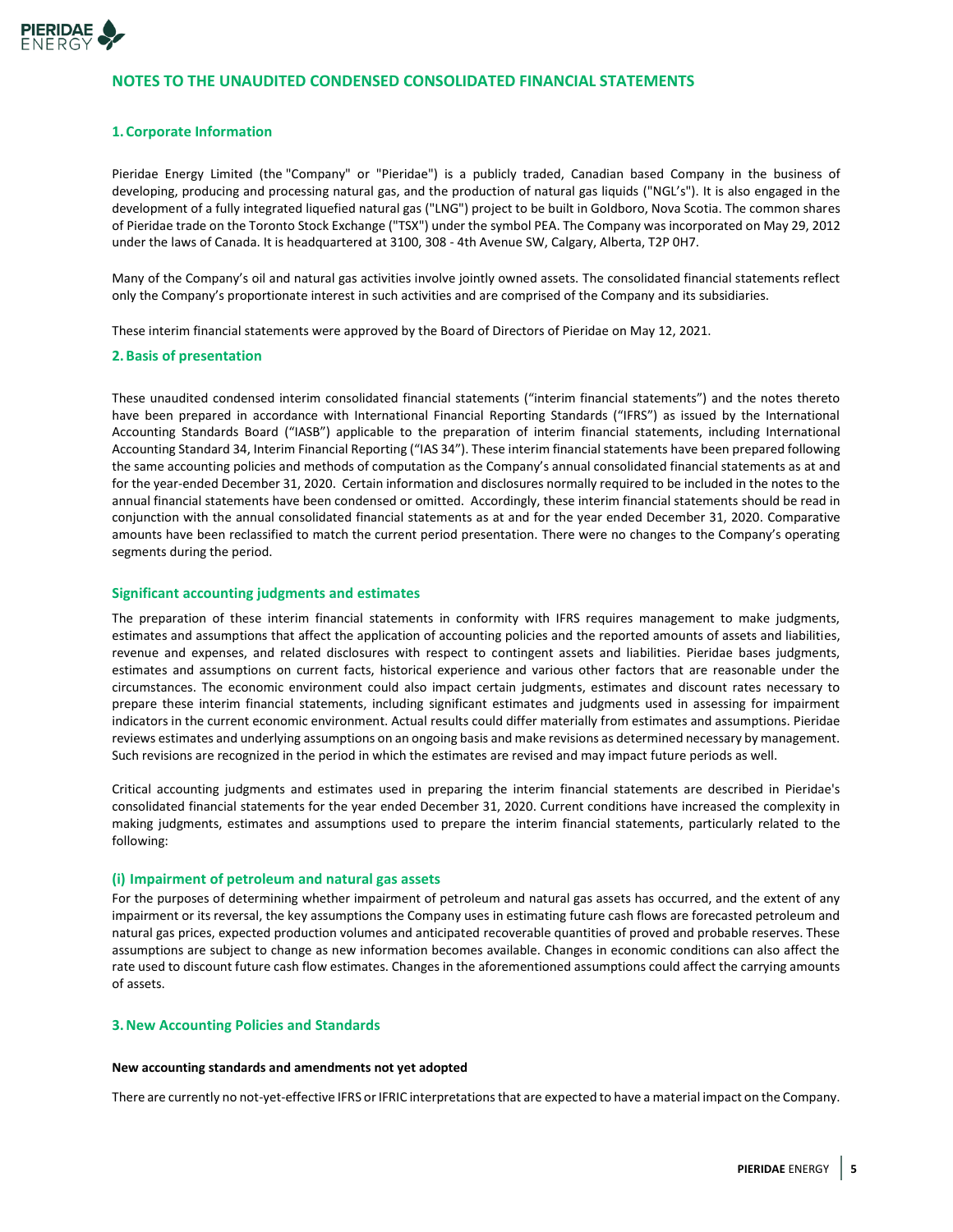# **4. Segmented Financial Information**

The Company has two operating segments: Upstream and LNG (includes LNG and corporate). Upstream assets include materials inventory acquired as part of the Acquisition on October 16, 2019 (refer to Note 5 of the consolidated financial statements). As at March 31, the Company held \$24.0 million (December 31, 2020 - \$23.9 million) of materials inventory.

| <b>Segmented Information</b>                   | Three months ended March 31, |         |            |                          |              |           |
|------------------------------------------------|------------------------------|---------|------------|--------------------------|--------------|-----------|
|                                                | Upstream                     |         | <b>LNG</b> |                          | Consolidated |           |
| (Unaudited, in thousands of Canadian dollars)  | 2021                         | 2020    | 2021       | 2020                     | 2021         | 2020      |
| Revenue                                        |                              |         |            |                          |              |           |
| Petroleum and natural gas                      | 81,865                       | 64,751  |            |                          | 81,865       | 64,751    |
| Royalties                                      | (3,822)                      | (2,630) |            |                          | (3,822)      | (2,630)   |
|                                                | 78,043                       | 62,121  |            |                          | 78,043       | 62,121    |
| Other income                                   | 1,035                        | 649     |            |                          | 1,035        | 649       |
| Third party processing                         | 4,669                        | 6,802   |            |                          | 4,669        | 6,802     |
|                                                | 83,747                       | 69,572  |            | $\overline{\phantom{a}}$ | 83,747       | 69,572    |
| Realized gain on risk manangement contracts    |                              | 4,485   |            |                          |              | 4,485     |
| Unrealized (loss) on risk management contracts |                              | (83)    |            |                          |              | (83)      |
|                                                | 83,747                       | 73,974  |            | ÷,                       | 83,747       | 73,974    |
| <b>Expenses</b>                                |                              |         |            |                          |              |           |
| Operating                                      | 58,220                       | 50,982  |            |                          | 58,220       | 50,982    |
| Transportation                                 | 4,651                        | 3,836   |            |                          | 4,651        | 3,836     |
| General and administrative                     | 4,495                        | 3,190   | 1,441      | 1,821                    | 5,936        | 5,011     |
| <b>Development</b>                             | $\blacksquare$               |         | 8,604      | 4,749                    | 8,604        | 4,749     |
| Finance                                        | 13,266                       | 11,546  | 242        | $\overline{\phantom{a}}$ | 13,508       | 11,546    |
| Depletion and depreciation                     | 12,134                       | 9,162   | 179        | 172                      | 12,313       | 9,334     |
| Share-based compensation                       | 120                          | 72      | 34         | 103                      | 154          | 175       |
| Foreign exchange gain (loss)                   | 53                           | (178)   | (145)      |                          | (92)         | (178)     |
| Share of net loss of associates                |                              | 3       |            |                          |              | 3         |
|                                                | 92,939                       | 78,613  | 10,355     | 6,845                    | 103,294      | 85,458    |
| Net loss before taxes                          | (9, 192)                     | (4,639) | (10, 355)  | (6, 845)                 | (19, 547)    | (11, 484) |
| Deferred income tax recovery                   |                              |         |            |                          |              |           |
| <b>Net loss</b>                                | (9, 192)                     | (4,639) | (10, 355)  | (6,845)                  | (19, 547)    | (11, 484) |

| As at                            | March 31, December 31, |         |  |
|----------------------------------|------------------------|---------|--|
| (5000)                           | 2021                   | 2020    |  |
| Upstream assets                  | 482.124                | 536,715 |  |
| LNG assets                       | 7.991                  | 14.451  |  |
| Corporate assets                 | 67.581                 | 61,485  |  |
| <b>Total consolidated assets</b> | 557,696                | 612,651 |  |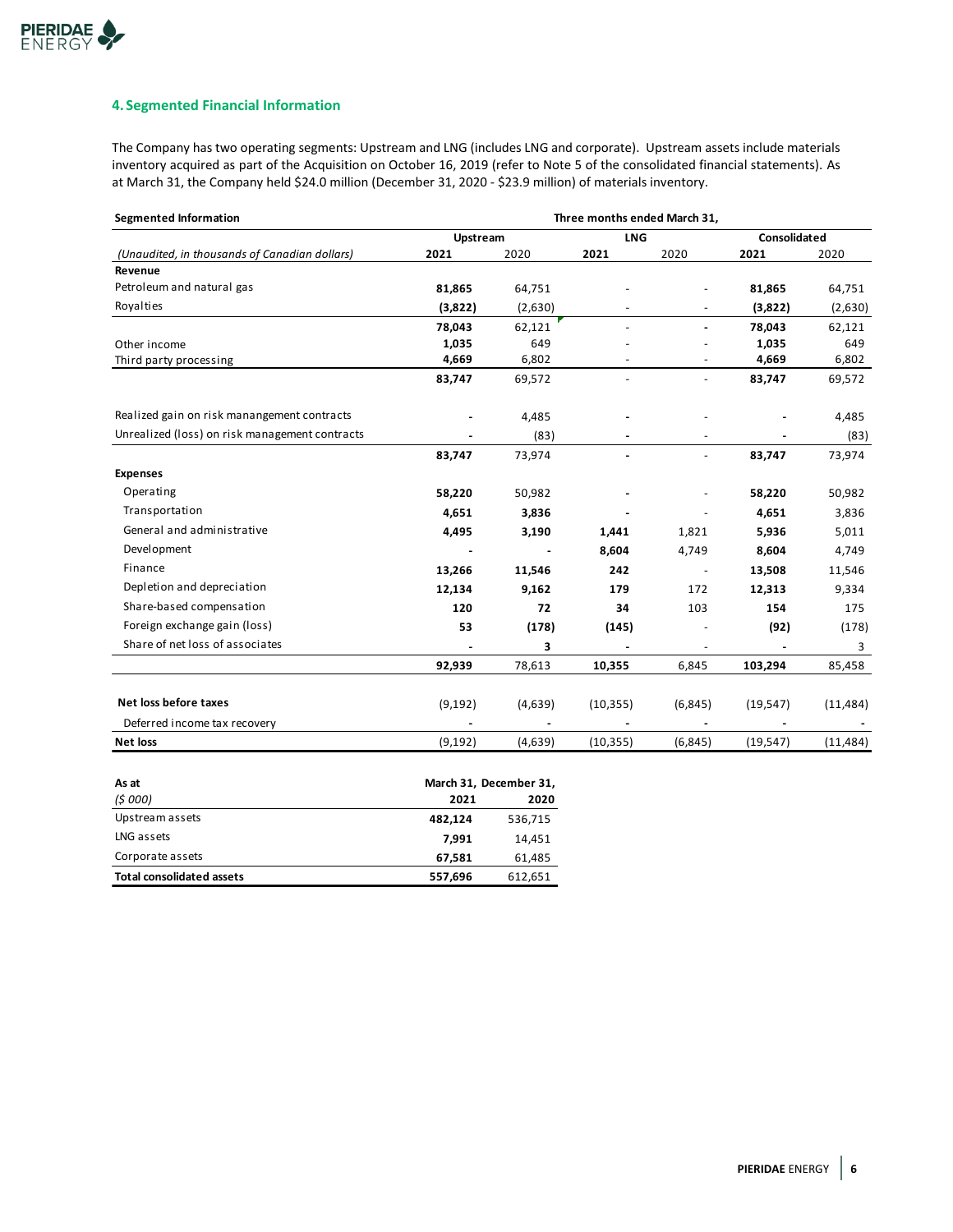# **PIERIDAE**  $FNIFRG'$

## **5.Property, Plant and Equipment**

| (5000s)                                        |                |                   |
|------------------------------------------------|----------------|-------------------|
| Cost                                           | March 31, 2021 | December 31, 2020 |
| Balance, January 1                             | 594,556        | 516,575           |
| Additions                                      | 4,547          | 13,269            |
| Change in decommissioning obligations (Note 8) | (53, 599)      | 65,253            |
| <b>Business acquisition</b>                    |                | (541)             |
| Balance, end of period                         | 545,504        | 594,556           |
|                                                |                |                   |
| <b>Accumulated Depletion and Depreciation</b>  | March 31, 2021 | December 31, 2020 |
| Balance, January 1                             | 79,829         | 21,527            |
| Depletion and depreciation                     | 11,653         | 41,426            |
| Impairment                                     |                | 16,876            |
| Balance, end of period                         | 91,482         | 79,829            |
|                                                |                |                   |
| <b>Net Book Value</b>                          | March 31, 2021 | December 31, 2020 |
| Balance, January 1                             | 514,727        | 495,048           |
| Balance, end of period                         | 454,022        | 514,727           |

Future development costs of Pieridae's proved and probable reserves of \$226.0 million (December 31, 2020 - \$226.0 million) were included in the depletion calculation for the three months ended March 31, 2021. At March 31, 2021, the Company determined that no indicators of impairment or impairment reversal exist in any of the Company's CGUs.

At December 31, 2020, impairment indicators existed on the Company's Northern and Central CGUs due to declines in reserves and forecasted commodity prices. An impairment test was performed and an impairment of \$16.9 million was recognized on the Company's Northern CGU as the estimated recoverable amount exceeded its carrying value. The impairment resulted from decreases in estimated future net revenues, mainly due to lower forecasted oil and natural gas prices. No impairment was recognized on the Company's Central CGU.

# **6. Exploration and Evaluation Assets**

| (5000s)                | <b>March 31, 2021</b> | December 31, 2020 |
|------------------------|-----------------------|-------------------|
| Balance, January 1     | 3,255                 | 1,077             |
| <b>Additions</b>       | 1.067                 | 2,178             |
| Balance, end of period | 4.322                 | 3,255             |

E&E assets consist of the Company's undeveloped land, seismic and exploration projects, which are pending the determination of technical feasibility and commercial viability. At March 31, 2021 and December 31, 2020, no impairment indicators were identified related to the Company's E&E assets.

# **7. Term Debt**

| (5000s)                      | March 31, 2021 | December 31, 2020 |
|------------------------------|----------------|-------------------|
| Balance, January 1           | 219.555        | 202,913           |
| Accretion of financing costs | 3,777          | 15,085            |
| Interest paid in kind        | 1.539          | 1,557             |
| Balance, end of period       | 224.871        | 219,555           |

In July 2020, the Company received a \$6 million guarantee facility from Export Development Canada which provides for 100% guarantee to the issuing banks of the Company's existing and future letter of credit of which \$6.0 million was drawn at March 31, 2020 (December 31, 2020 – \$4.9 million).

In October 2019 the Company entered into a \$206.0 million senior secured fully drawn non-revolving term loan facility (the "Credit Agreement"). The Credit Agreement bears interest at a fixed rate of 12.0% per annum, accrued daily and payable quarterly in cash. Additional interest of 3.0% per annum is payable quarterly in cash or, at the option of the Company and subject to the lender's approval, payable in kind ("PIK") by way of accruing to the principal outstanding. The Credit Agreement is repayable in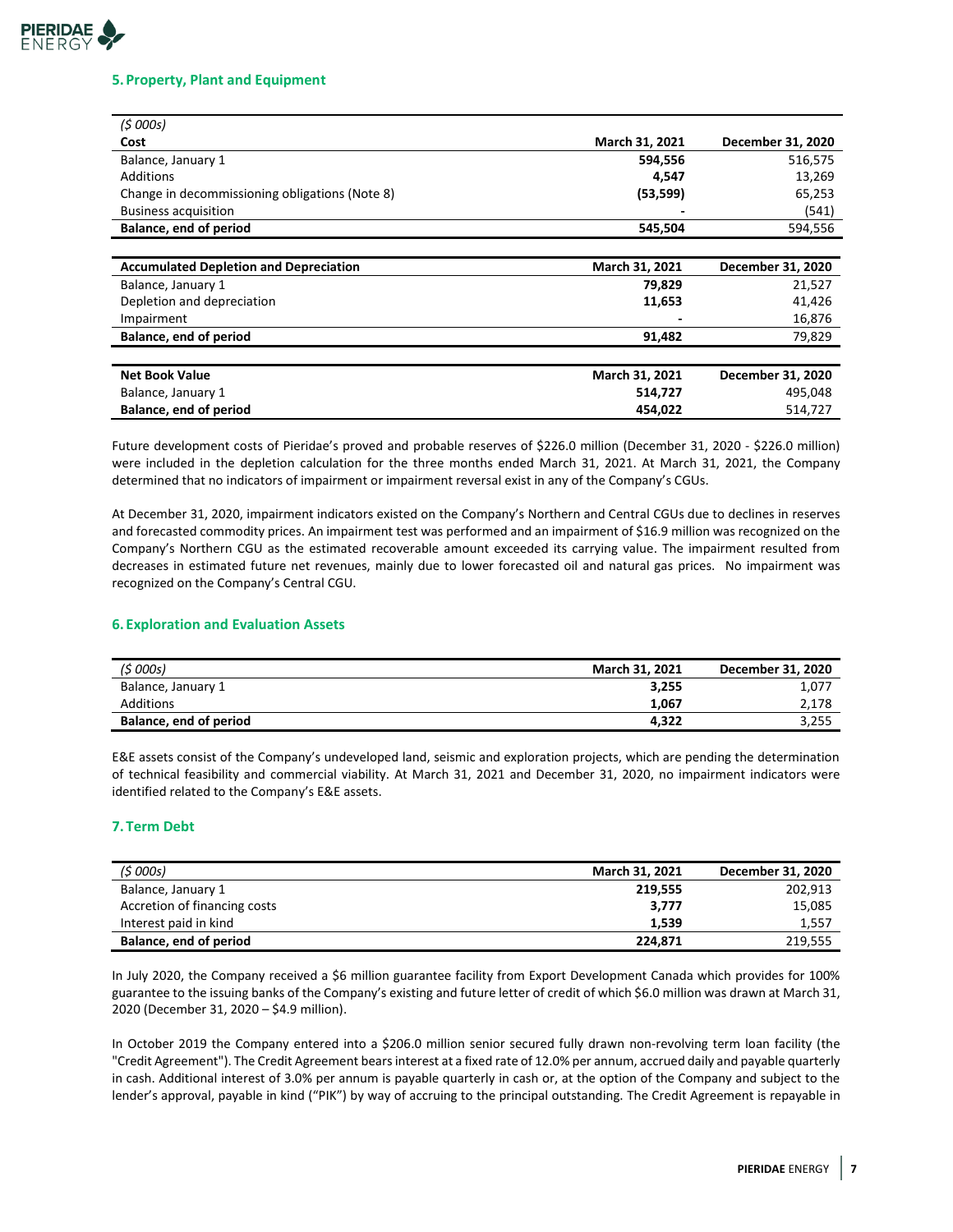

full on October 16, 2023, however, the Company may repay the principal in whole or in part any time prior to October 16, 2023 upon 90 days written notice to the agent, without penalty. The Company incurred \$6.0 million of closing costs on closing of the Credit Facility, which were accounted for as transaction costs and netted against the value of the loan to be amortized over 48 months. Under the terms of the Credit Agreement, unless the Company exercises a purchase right, but not an obligation, to acquire certain petroleum and natural gas properties from the lender for a purchase price of \$45.0 million in cash on or before October 16, 2021, the Company will pay a deferred fee in the amount of \$50.0 million to the agent. Pieridae is currently providing for the eventual payment of the deferred fee. The Company is accreting a \$50.0 million value as a deferred charged over 48 months and recognizing these amounts as a finance expense.

Effective March 23, 2021, a waiver was provided by the agent and lender to amend the requirement to hedge at least 60% of production volumes on an 18-month rolling average to 38% for March, 49% for April to September and 60% for October 2021 and onwards. In addition, the financial covenant of \$200 million minimum market capitalization threshold commencing June 30, 2021 was removed. Associated with this amendment, Pieridae issued 5,000,000 common share purchase warrants to the lender at an exercise price equal to \$0.70 per common share with an expiration date of March 31, 2026, refer to Note 9.

As at March 31, 2021 the Company was in compliance with, or had received waivers from the lender for, all covenants.

The Company elected to PIK the 3.0% interest in the first quarter of 2021, resulting in \$1.5 million (March 31, 2020 – nil) addition to the principal outstanding at March 31, 2021. The effective interest rate on the Company's term debt for the year ended March 31, 2021 was 21.8% (December 31, 2020 – 21.8%).

# **8.Decommissioning Obligations**

| (5000s)                                 | March 31, 2021 | December 31, 2020 |
|-----------------------------------------|----------------|-------------------|
| Balance, January 1                      | 270,440        | 206,520           |
| Additions                               |                | 2,674             |
| Change in estimates                     |                | (1,823)           |
| Change in discount rate                 | (53, 599)      | 64,402            |
| Settlement of obligations               | (1, 386)       | (2, 173)          |
| Accretion                               |                | 840               |
| Balance, end of period                  | 215.455        | 270,440           |
| Expected to be incurred within one year | 4.434          | 4,434             |
| Expected to be incurred beyond one year | 211,021        | 266,006           |

The Company's decommissioning obligations result from net ownership interests in petroleum and natural gas assets including well sites, gathering systems and processing facilities. The Company estimates the total undiscounted amount of cash flows required to settle its decommissioning obligations is approximately \$237.7 million (December 31, 2020 - \$237.7 million).

The Company used an observable, market-based and inflation adjusted risk-free real rate of return to estimate the present value of the decommissioning obligation. At March 31, 2021, the Company used a risk-free discount rate of 0.28% (December 31, 2020 – -0.28%). The change in the risk-free real rate of return resulted in a reduction in cost estimate of \$53.6 million in property, plant and equipment and exploration and evaluation assets.

# **9. Share Capital**

## **Issued and Outstanding Common Shares**

|                                    | March 31, 2021       |                          |                          | December 31, 2020 |  |
|------------------------------------|----------------------|--------------------------|--------------------------|-------------------|--|
| (\$ 000s except share amount)      | <b>Common shares</b> | Amount                   | <b>Common shares</b>     | Amount            |  |
| Balance, January 1                 | 157,641,871          | 274.322                  | 157,561,174              | 274.799           |  |
| Shares issued on Shell acquisition |                      | $\overline{\phantom{0}}$ | $\overline{\phantom{a}}$ | (541)             |  |
| Share-based compensation           | -                    | $\overline{\phantom{0}}$ | 80.697                   |                   |  |
| Share issue costs (net of tax)     | -                    | $\overline{\phantom{0}}$ | $\sim$                   | 64                |  |
| Balance, end of period             | 157,641,871          | 274.322                  | 157,641,871              | 274.322           |  |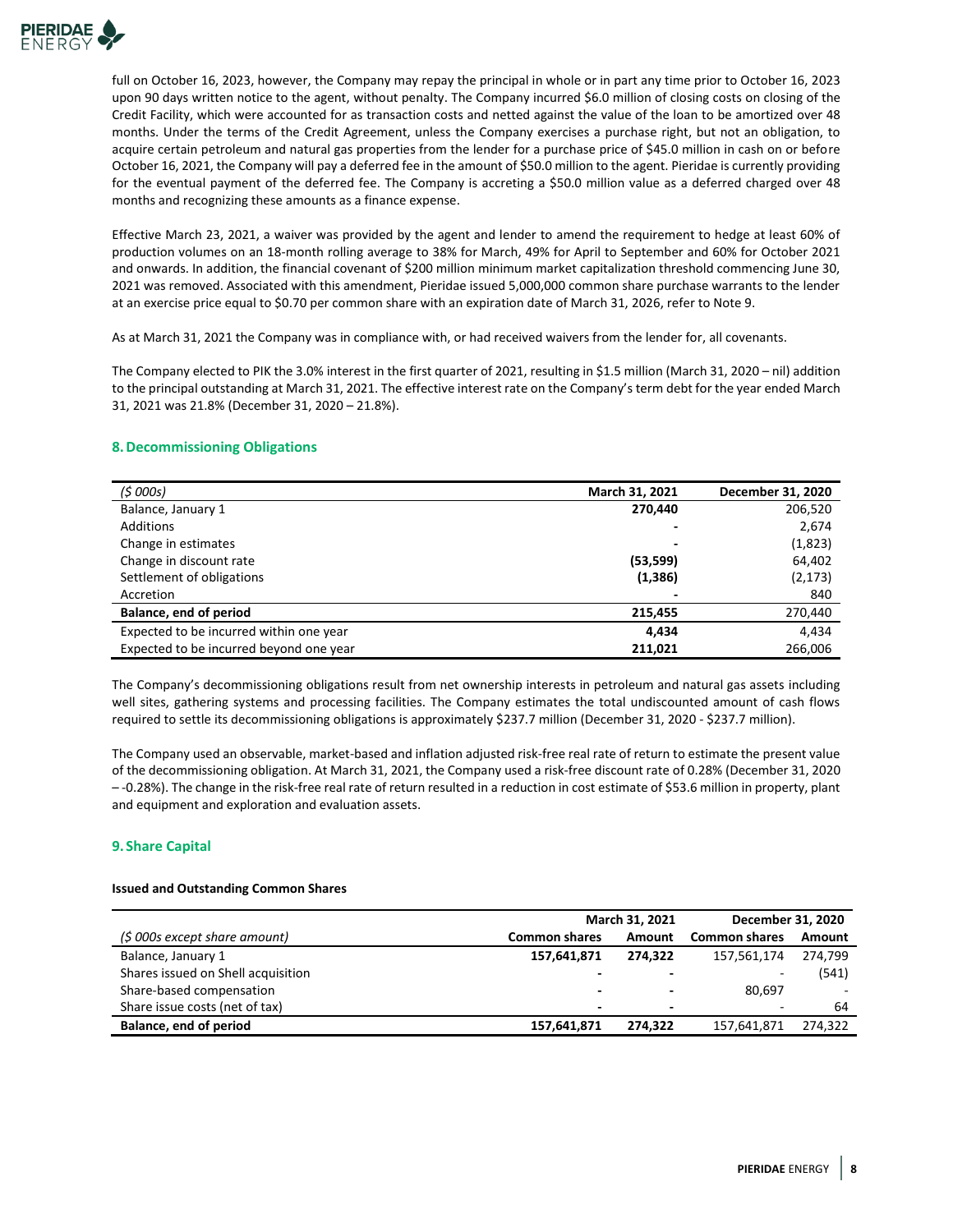

## **Warrants**

On March 31, 2021, the Company issued 5,000,000 common share purchase warrants at an exercise price equal to \$0.70 per common share warrant (Refer to Note 7). The Black-Scholes pricing model was used with the following assumptions to calculate the fair value of \$1.3 million for the warrants:

|                         | March 31, 2021 |
|-------------------------|----------------|
| Risk-free interest rate | 0.99%          |
| Option life (years)     | 5.0            |
| Volatility              | 84.10%         |

#### **Per Share Amounts**

|                                                                       | Three months ended       | Three months ended |
|-----------------------------------------------------------------------|--------------------------|--------------------|
| (\$ 000s except share amount)                                         | March 31, 2021           | March 31, 2020     |
| Net loss for the period attributable to equity holders of the Company | (19, 405)                | (11, 484)          |
| Weighted average common shares                                        | 157,641,871              | 157,609,947        |
| Dilutive effect of options                                            | $\overline{\phantom{0}}$ |                    |
| Weighted average common shares, diluted                               | 157,641,871              | 157,609,947        |
| Net loss per share - basic and diluted                                | \$(0.12)                 | \$(0.07)           |

## **10. Petroleum and Natural Gas Sales**

The Company's major revenue sources are comprised of sales from the production of natural gas, condensate, natural gas liquids and sulphur. The sale of these products is recognized when control of the product transfers to the customer and the cash collection is reasonably probable, upon delivery of the product. The sale of produced commodities occurs under contracts of varying terms of up to one year. Revenues are typically collected on the 25th day of the month following sale. Product sales are based on fixed or variable price contracts. Transaction prices for variable priced contracts are based on benchmark commodity prices and other variable factors, including quality differentials and location. The Company's petroleum and natural gas revenues are set out below.

|                                          | Three months ended |                |
|------------------------------------------|--------------------|----------------|
| (5000s)                                  | March 31, 2021     | March 31, 2020 |
| Natural gas                              | 50,839             | 40,750         |
| Condensate                               | 16,600             | 17,566         |
| <b>NGLS</b>                              | 11,293             | 5,798          |
| Sulphur                                  | 3,133              | 637            |
| Total petroleum and natural gas revenues | 81,865             | 64.751         |

## **11. Finance Expense**

| (5000s)                                           | Three months ended<br>March 31, 2021 | Three months ended<br>March 31, 2020 |
|---------------------------------------------------|--------------------------------------|--------------------------------------|
|                                                   |                                      |                                      |
| Interest expense                                  | 7.942                                | 7,839                                |
| Accretion of financing costs                      | 5,526                                | 3,488                                |
| Interest income                                   | (5)                                  | (32)                                 |
| Accretion of decommissioning obligations (Note 8) | $\overline{\phantom{0}}$             | 211                                  |
| Interest on lease liabilities                     | 45                                   | 40                                   |
| Total finance expense                             | 13.508                               | 11.546                               |

## **12. Financial Instruments and Risk Management**

#### **Fair Values**

A number of the Company's accounting policies and disclosures require the determination of fair value for both financial and non-financial assets and liabilities. Fair values have been determined for measurement and/or disclosure based on methods as set out in the consolidated financial statements. These methods have been applied consistently to all periods presented in these interim financial statements.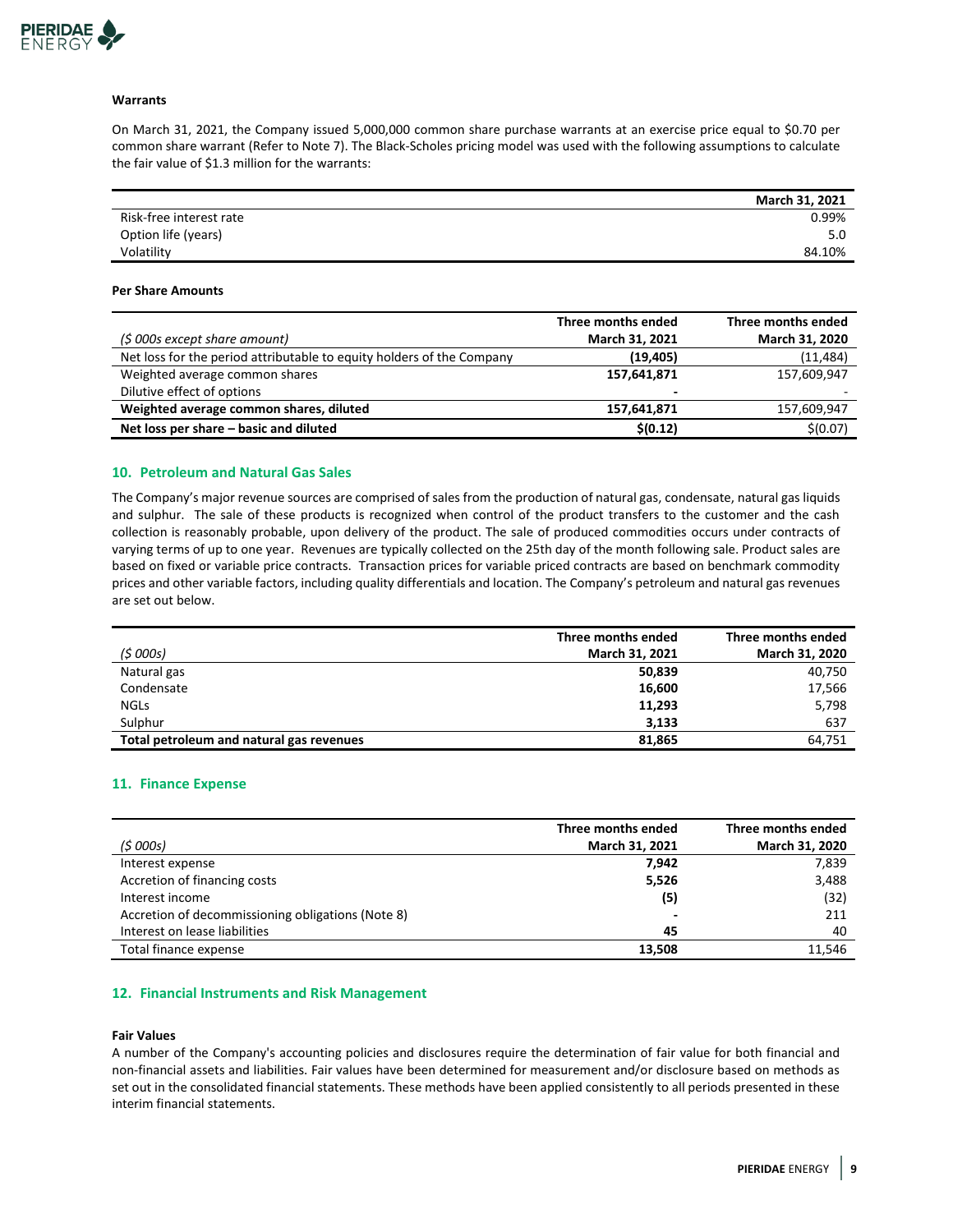

The Company's risk management contracts and term-debt are classified as Level II in the three-level fair value measurement hierarchy. Fair values for risk management contracts are determined using external counterparty information, which is compared to observable market data. At March 31, 2021, the fair value of term-debt is \$209.1 million (December 31, 2020 - \$206.0 million) compared to a carrying value of \$224.9 million (December 31, 2020 - \$219.6 million). Certain non-derivative financial instruments measured at amortized cost including cash and cash equivalents, trade receivables and trade payables have carrying amounts that approximate their fair value due to the nature of the item or the short time to maturity. These instruments would be classified as Level II of the fair value hierarchy.

The Company has exposure to counterparty credit risk, liquidity risk and market risk. Pieridae recognizes that effective management of these risks is a critical success factor in managing organization and shareholder value. Risk management strategies, policies and limits ensure risks and exposures are aligned to the Company's business strategy and risk tolerance. The Board of Directors is responsible for providing risk management oversight and oversees how management assesses and monitors risk. The following analysis provides an assessment of those risks as at March 31, 2021.

## **Counterparty credit risk**

Credit risk is the risk of financial loss to the Company if a customer or counterparty to a financial instrument fails to meet its contractual obligations and arises principally from the Company's receivable from partners in jointly owned assets, natural gas marketers and counterparties to derivative financial contracts.

The carrying amount of accounts receivable represents the maximum credit exposure. As at March 31, 2021 and December 31, 2020, the Company's accounts receivables consisted of:

| (\$ 000s)                             | <b>March 31, 2021</b> | December 31, 2020 |
|---------------------------------------|-----------------------|-------------------|
| Petroleum and natural gas marketers   | 28.981                | 26.968            |
| Partners in jointly owned assets      | 15.363                | 16,232            |
| Other (primarily government entities) | 2.995                 | 1.700             |
| Total                                 | 47.339                | 44.900            |

As at As at March 31, 2021 and December 31, 2020, the Company's accounts receivables were aged as follows:

| (\$ 000s)                    | <b>March 31, 2021</b> | December 31, 2020 |
|------------------------------|-----------------------|-------------------|
| Current (less than 90 days)  | 38.191                | 36.454            |
| Past due (more than 90 days) | 9.148                 | 8.446             |
| Total                        | 47.339                | 44.900            |

The Company has assessed the past due receivables and determined that no provision is required as at March 31, 2021.

## **Liquidity and funding risk**

Liquidity and funding risk is the risk that the Company may be unable to obtain sufficient cash or its equivalent in a timely and cost-effective manner in order to meet its commitments as they become due. The Company's objective in managing liquidity risk is to maintain sufficient readily available reserves in order to meet its liquidity requirements as they become due. The Company manages its liquidity risk by forecasting cash flows over a 12-month rolling time period to identify capital requirements. These requirements are then addressed through management of Pieridae's capital structure, being its share capital and debt facilities, and makes adjustments to it based on the funds available to the Company in order to support future business opportunities.

## **Market risk**

Market risk is the risk that the fair value or future cash flows of a financial instrument will fluctuate because of changes in market conditions. Market risk comprises three types of risk: commodity price risk, interest rate risk and currency risk.

#### a. Commodity price risk

The Company's petroleum and natural gas production is directly subject to fluctuations in commodity prices. Fluctuations in commodity prices, both absolute and associated with changes in the Canadian to U.S. dollar exchange rate, and specifically the prices for natural gas, condensate and NGL's, could have significant impact on the Company's cash flows and its ability to sustain its operations. Such an exposure may impact the Company's operating cash flows, and its ability to attract the necessary investment to maintain operations and ultimately fund construction of its Goldboro LNG project. As the Company advances toward a final investment decision for the LNG project, it will evaluate a number of options to manage commodity price risk.